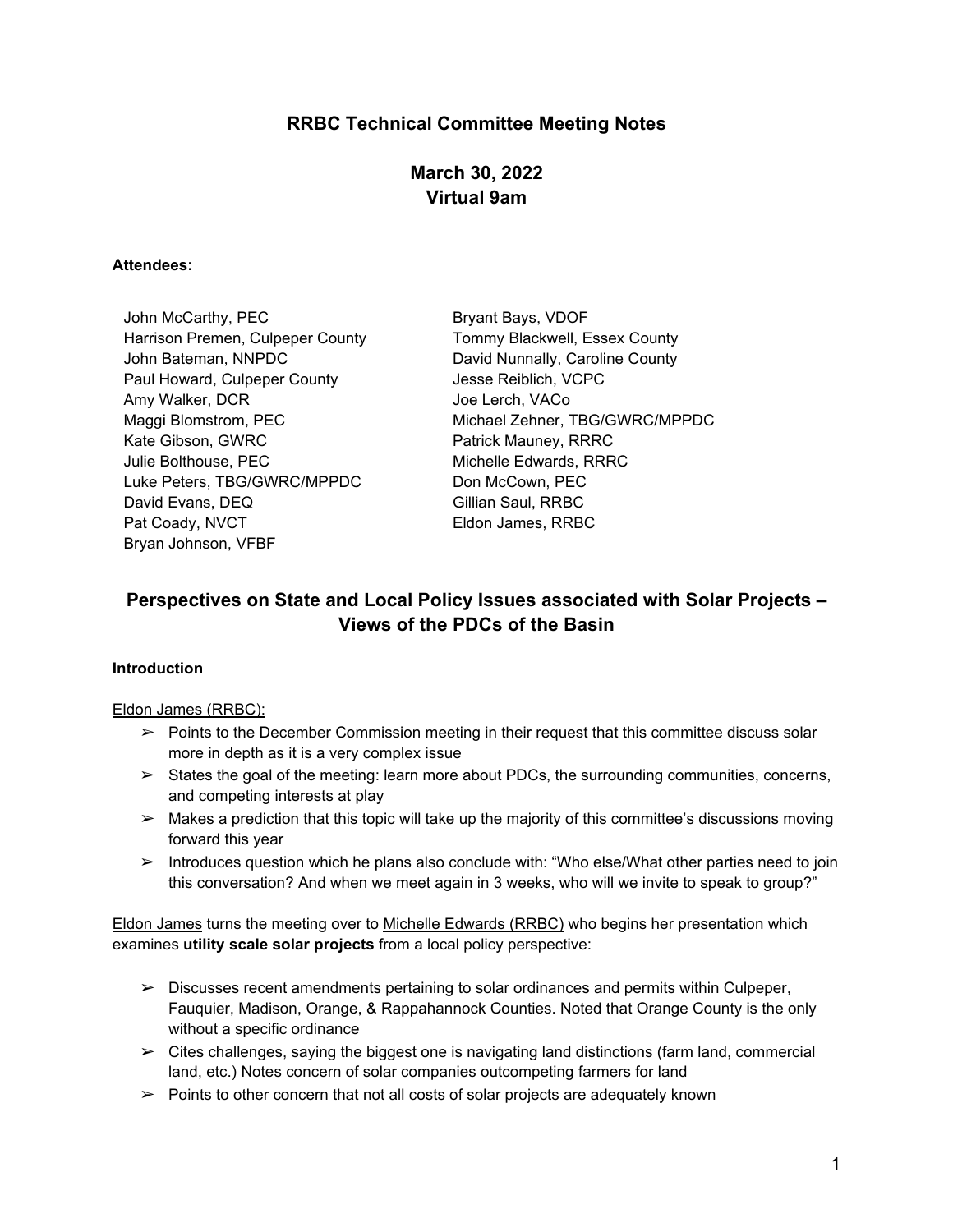- $\triangleright$  Notes the indications that soil is much too compacted after solar use to return land to farm use. Expands on this in mentioning that the larger the solar projects are, the bigger the impact
- $\triangleright$  States that DEQ does not have sufficient staff to quickly handle permitting projects. Notes that the larger the solar projects can yield soil erosion, etc. Further notes lack of statewide restrictions
- $\triangleright$  Cites the recommendations from local government that include incentives for companies to site utility-scale solar projects on less productive land
- $\geq$  Considers the large size of the batteries
- $\triangleright$  Shares that localities are asking for unbiased summary of how the laws work and look into how responsibilities are shared between each locality
- $\triangleright$  Displays solar suitability analysis map

Eldon opens floor to **questions & comments** regarding Michelle's Presentation:

- $\triangleright$  Joe Lerch (VACo) summarizes HB894 which has an enactment clause-it would have Virginia Extension State Office working with Dominion Energy and Appalachian Power to identify relevant distribution and transmission grid information to assist localities with collection or storage devices
	- Has provision stating it is not subject to Virginia Freedom of Information Act
	- Eldon (RRBC) adds that this bill largely flew under radar and may be first of its kind in that it would require mapping prime farmland as an official state document
	- Points to DEQ, PBR and PJM Site which track proposals and applications
- $\triangleright$  David Nunnally (Caroline County) shares that a big item for farmers and landowners in Caroline County is a desire for guaranteed income each year with the uncertainties of solar
	- Harrison Premen (Culpeper County) floats the idea of Community Scale Solar which rests on conditional usage without wiping out prime agricultural land
- ➢ Luke Peters (TBG/GWRC/MPPDC) is curious how Michelle accessed solar suitability map that indicates high power transmission lines as data has not been made publicly available
	- Pat Coady (NVCT) adds that ones of the biggest issues in the larger discussion is obtaining data and having trust in it
		- Will be reaching out to staffer to ask where they obtained this information
	- Pat also wants to look into decommissioning issues and proposes having an outlet for localities
		- Joe Lerch (VACo) says that nothing prevents localities from reaching out to energy companies to directly ask and cites example of Rockingham recently obtaining info from Dominion Energy

Eldon welcomes attendees to share what they are hearing in their communities:

#### Luke Peters (TBG/GWRC/MPPDC)

- $\triangleright$  Shares that DEQ's lack of staff is a fairly large concern, concurring with Michelles slide. Proposes weekly check-ins/reports
- $\triangleright$  References Caroline County's policy which limits land disturbance to only 100 acres at once while raising concern of water flow on these sites. Notes that there are no requirements for backup dry retention ponds
- $\triangleright$  Points to Caroline County's examples of reserving industrial zoning strictly for industrial use which implies all farms may be open to solar
- $\triangleright$  Says that citizens are more concerned with viewsheds and local character of land versus ecosystem services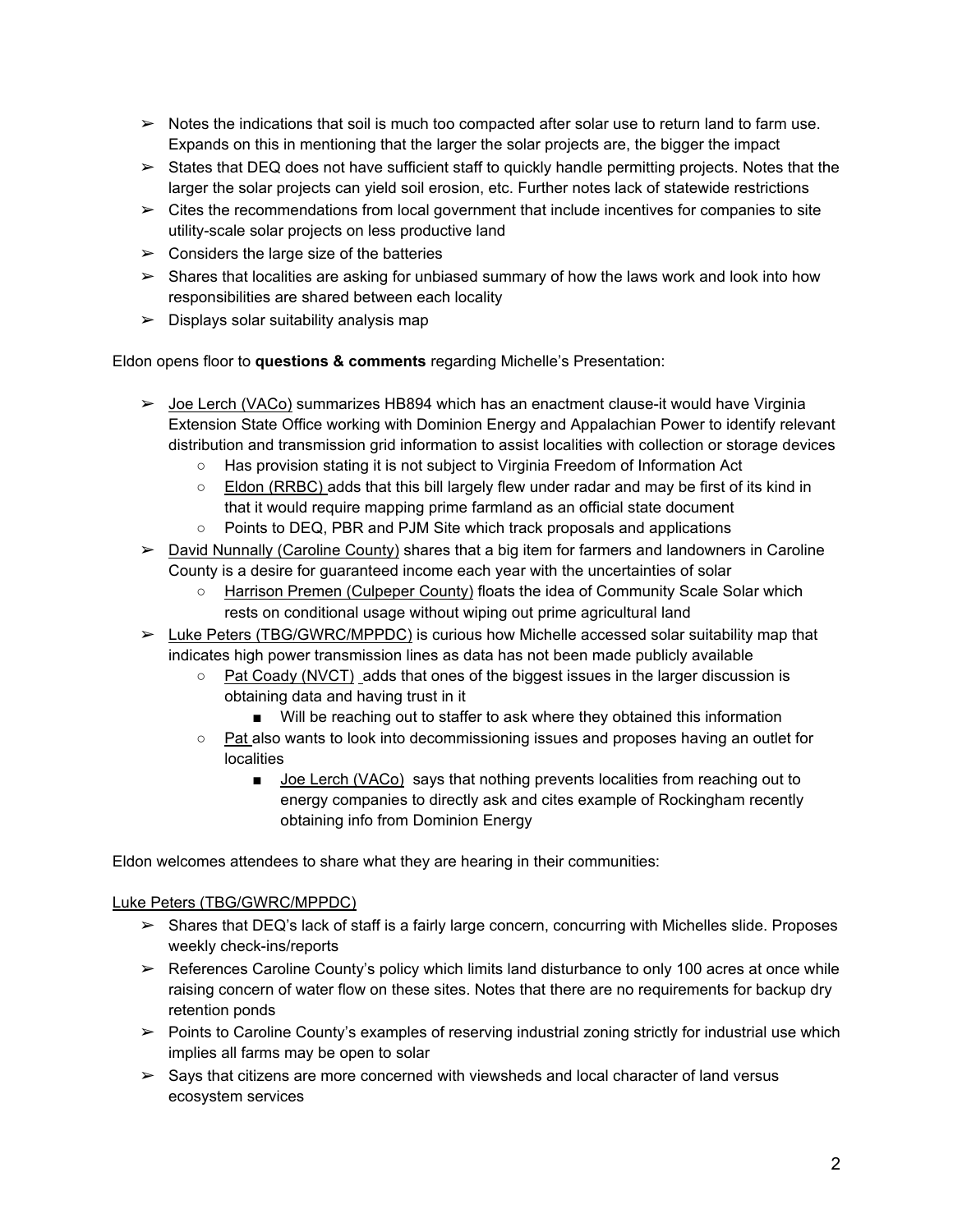- $\triangleright$  Raises question of what solar recycling will cost down the line
- $\triangleright$  Under impervious designations–notes that developers may opt to gravel entire site and make mitigation to account for it, rather than other options
	- Waiting for more studies to finalize regarding compacted land post solar usage
	- Inquires about how best to use brown fields in industrial land
		- Eldon notes that for localities like Caroline, similar to Augusta turned down project due to investment issues and competing interests—public infrastructure investment to support industrial lands
		- Michelle Edwards (RRRC) mentions that the Land Use Committee was informed that localities can choose to designate pervious or impervious classifications as they see fit/can set their own standards
- ➢ Eldon James (RRBC) references HB774 & SB499 (awaiting governor action) which commissions a task force in studying the life cycle of solar. The bills were introduced for exact issues Luke noted and the findings must be reported by May 2023
	- Luke wants specific rundown of wildlife corridors per specific regions
		- Currently, DWR has basic information, but would like statewide guidance
- $\triangleright$  Bryant Bays (VDOF) asks if there is a percentage of restriction on agriculture or forest land or if it is open to developers
	- Southampton may be restricting solar designation acreage
	- Luke has seen general percentage limitation per county but not specifically for forest and notes that there are ordinances for buffers in leaving pre existing forest land

#### John Bateman (NNPDC)

- $\triangleright$  Notes that Westmoreland was first to get a project in the pipeline of the three basin localities that are in the thick of solar: Westmoreland, Richmond, and Lancaster counties
- $\triangleright$  conscious of buffers
- $\triangleright$  Richmond County is the most active of counties:
	- Views utility scale solar development as economic development
	- Is conscious of buffers and preserving visual settings
	- Has approved 1600 acres (148 megawatts of solar) with more pending
	- Is in a position where their boards are looking more so at down-the-road issues
		- They are approaching a critical mass and would like more insight from Dominion Energy on this
- $\triangleright$  Raises the issue that development firms have limited knowledge of local government processes, creating more problems
	- They'd like industry standards
- $\triangleright$  Further notes concern with localities who see solar as an unstoppable force
- $\triangleright$  Notes that developers are always looking for cheapest land and commends Michelles suitability map
- $\triangleright$  From a regional statepoint John identifies the biggest concern as deforestation
	- With three main surrounding issues/questions: guardrails, planning, & endpoints
	- Along with difficulty of getting involved too deeply in local scope of power
- $\triangleright$  Floats idea of promoting smaller sites & residential solar
- ➢ Eldon James (RRBC) opens floor to **questions** before moving to other attendees:
	- Joe Lerch (VACo) says that Dominion has issue in that they are not ones developing all facilities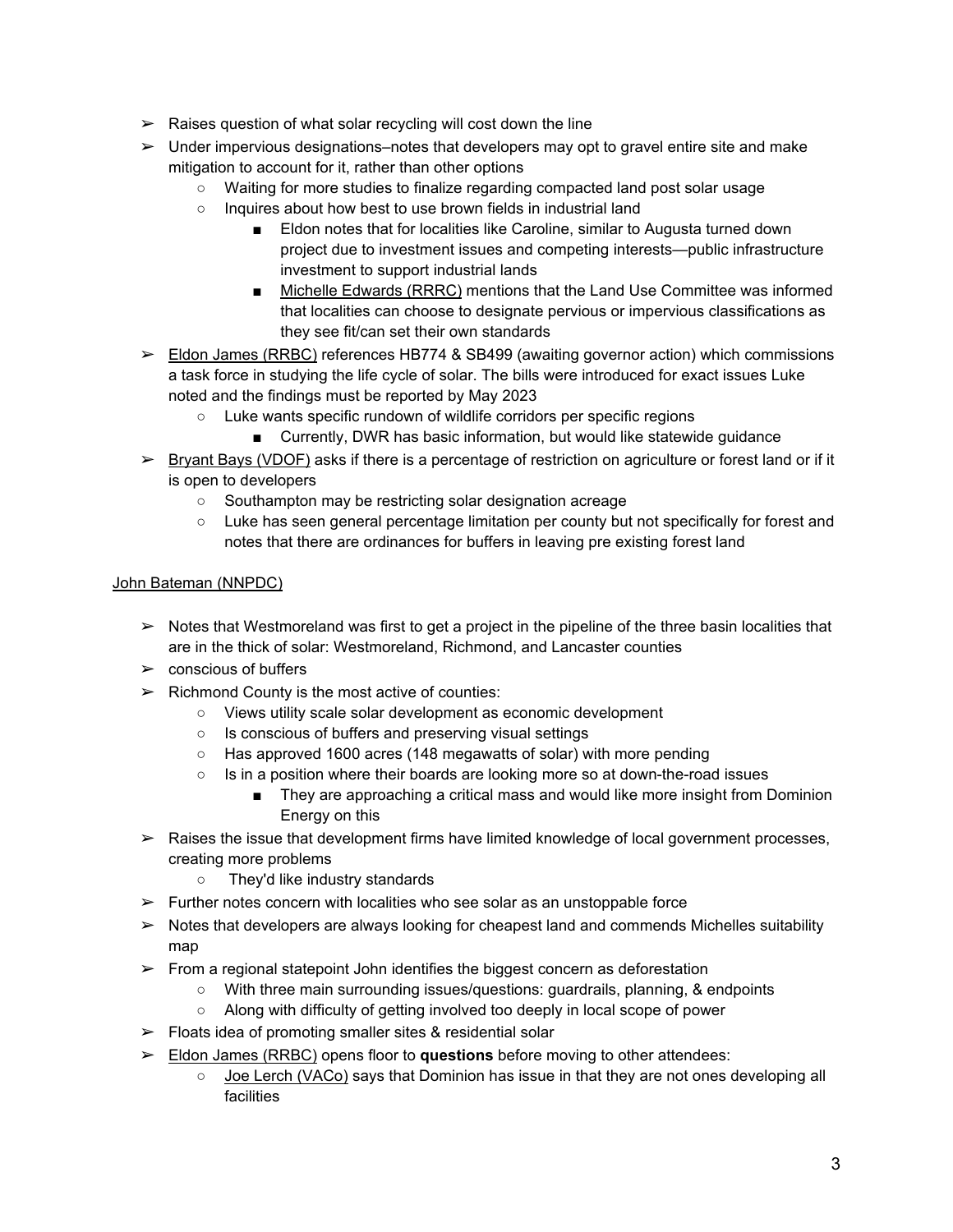- Provides example of Charlotte County and how regardless of specific solar location, the transmission has to be approved
- Patrick Coady (NVCT) notes that a mechanism (within green infrastructure) was brought in to deal with solar and would like to know where these plans can be found
- John Bateman (NNPDC) notes that staff is on the front line and the planning district is helpless in all this. Expresses appreciation on behalf of localities in the commission's acknowledgment of this issue
- Luke Peters (TBG/GWRC/MPPDC) expresses need for state to commit to consistent definitions so that nothing unintentionally affects rural communities and to ensure that private landowners are getting fair shake when requirements are being met
	- Eldon references relevance of this to earlier point of guaranteed income

Eldon cites Inside Climate News article: "Overwhelmed by Solar Projects, the Nation's Largest Grid Operator Seeks a Two-Year Pause on Approvals" —Encourages everyone to read.

### David Nunally, **Caroline County**

- $\triangleright$  Explores the restriction based on transmission lines in proposing a green-energy-like plan to make things fit with these sites
	- Provides clarification by noting the ongoing effort to preserve natural corridors and seeks to identify if it meets some of the goals of green infrastructure planning. Proposes to then examine if these natural lands should be managed for that purpose versus a hands-off approach
		- Provides example wetlands and indications of run-off problems
		- Eldon inquires how this may be managed specifically
- $\triangleright$  Michael Zehner mentions a plan by Scott Baker, PJM (scott.baker@pjm.com) which offers an opportunity for collaboration between wildlife and solar initiatives
	- Suggests that if there is a locality that wants to develop best practices, this may be an avenue
	- Joe Lerch(VACo) notes that almost half of projects never make it to fruition, delaying otherwise viable projects
- $\triangleright$  Bryant Bays (VDOF)points to an initiative that looks at forest management within solar parcels

Eldon proposes discussion on the **stakeholders who should be involved in the conversation:**

- $\triangleright$  Patrick Mauney identifies an issue: players are not always consistent especially in developper realm
- $\triangleright$  Michelle Edwards (RRRC) wants to note the distinction between landowners vs. farmers in language. Also notes DOF weighing in.
- $\geq$  Joe Lerch (VACo) mentions agri-business
- ➢ Julie Bolthouse (PEC) notes environmental groups involved in both micro and macro level climate change initiatives

Eldon James asks for specific suggestions on what party should be invited to **attend the next meeting**?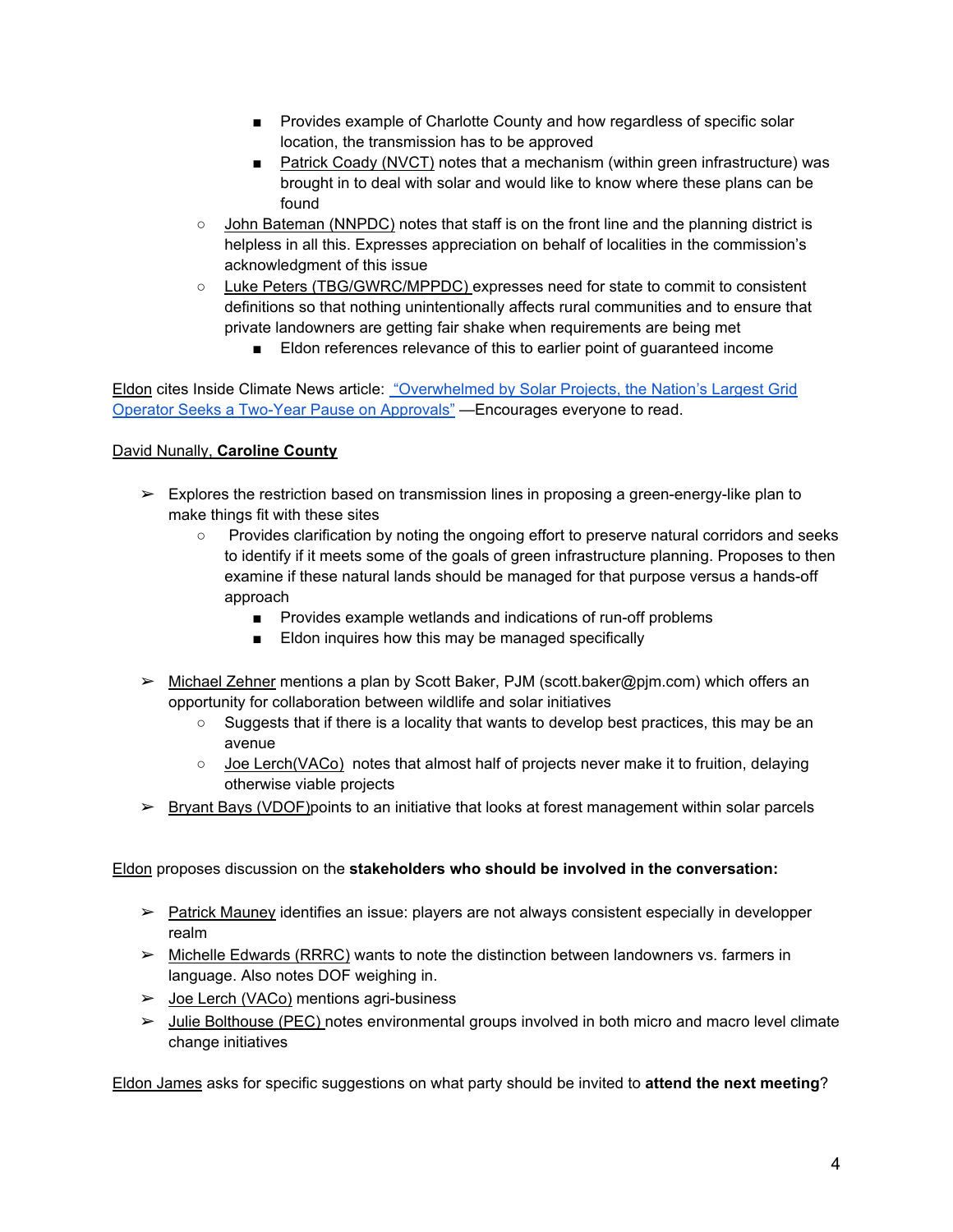- $\triangleright$  David Nunnally (Caroline County) mentions DEQ and discusses how a significant amount of the conversation revolves around post-construction, when many issues are very much a construction problem
	- Gives example of examining how to deal with runoff during construction versus erosion later
- ➢ David Evans (DEQ) can help set up an attendee from DEQ
- ➢ Luke Peters (TBG/GWRC/MPPDC) proposes the committee ask Dominion to come
- $\triangleright$  Michael Zehner (TBG/GWRC/MPPDC) says it would be helpful to look for someone with experience outside state-another state that had similar issue (totally disinterested party)
- $\triangleright$  Harrison Premen (Culpeper County) wants to look at the residential level more and how to change the paradigm of needing huge scale projects (e.g. how the environment of solar approval works and how you could sell it back to the grid on a small level.
	- David Evans (DEQ) notes that it's actually not difficult to put energy back on grid and while they currently have issues hearing back from Dominion, there are new credit programs
		- Local government could help market local solar projects to their constituents
- $\triangleright$  Patrick Coady (NVCT) suggests figures on the national level as potential speakers as they likely have more research to present
- $\triangleright$  Michelle Edwards (RRRC) would like to hear more from DOF and the state to learn about status on forest loss, the Bay program, etc—wants to know their predictions and what State staff are discussing in general
- $\triangleright$  Julie Bolthouse (PEC) recommends American Farmland Trust for a larger perspective

Eldon James (RRBC) proposes to invite in an agri-business figure at the next meeting and then will move down the list in the future (conservation efforts, DEQ perspectives, etc).

- $\triangleright$  Eldon suggests that the group talk about landowner impacts but wants to know general local revenue impacts in surrounding communities
	- Tom Blackwell (Essex County) discusses Essex's facility and notes that per state code, they are unable to tax it
		- Luke Peters (TBG/GWRC/MPPDC) mentions a tool for taxing: SolTax (https://energytransition.coopercenter.org/soltax-tool)
		- Tom points to the facility's big impact on the community, as there was a large storm which produced immense runoff into the river. It was a lesson on how not to handle these cases.
		- Also mentions the three fires at the facility and discusses the jeopardy adjacent landowner are placed in
			- Michael Zehner (TBG/GWRC/MPPDC) mentions that NFPA has info on system fire suppression integration
			- Joe Lerch (VACo) discusses battery systems in regards to fire hazards and suggests that Dominion would rather facilities burn through, than to have first responders on site. However, he notes that Dominion does want greater distance between components to prevent chain fires
				- Would like to to know more about the off-gas impact from these fires
				- Luke Peters (TBG/GWRC/MPPDC) concurs that there is much discussion surrounding gas emitted from burning batteries
			- Bryant Bays (VDOF) mentions electrical shorts and the inability to address these as they build up until company leaves facility